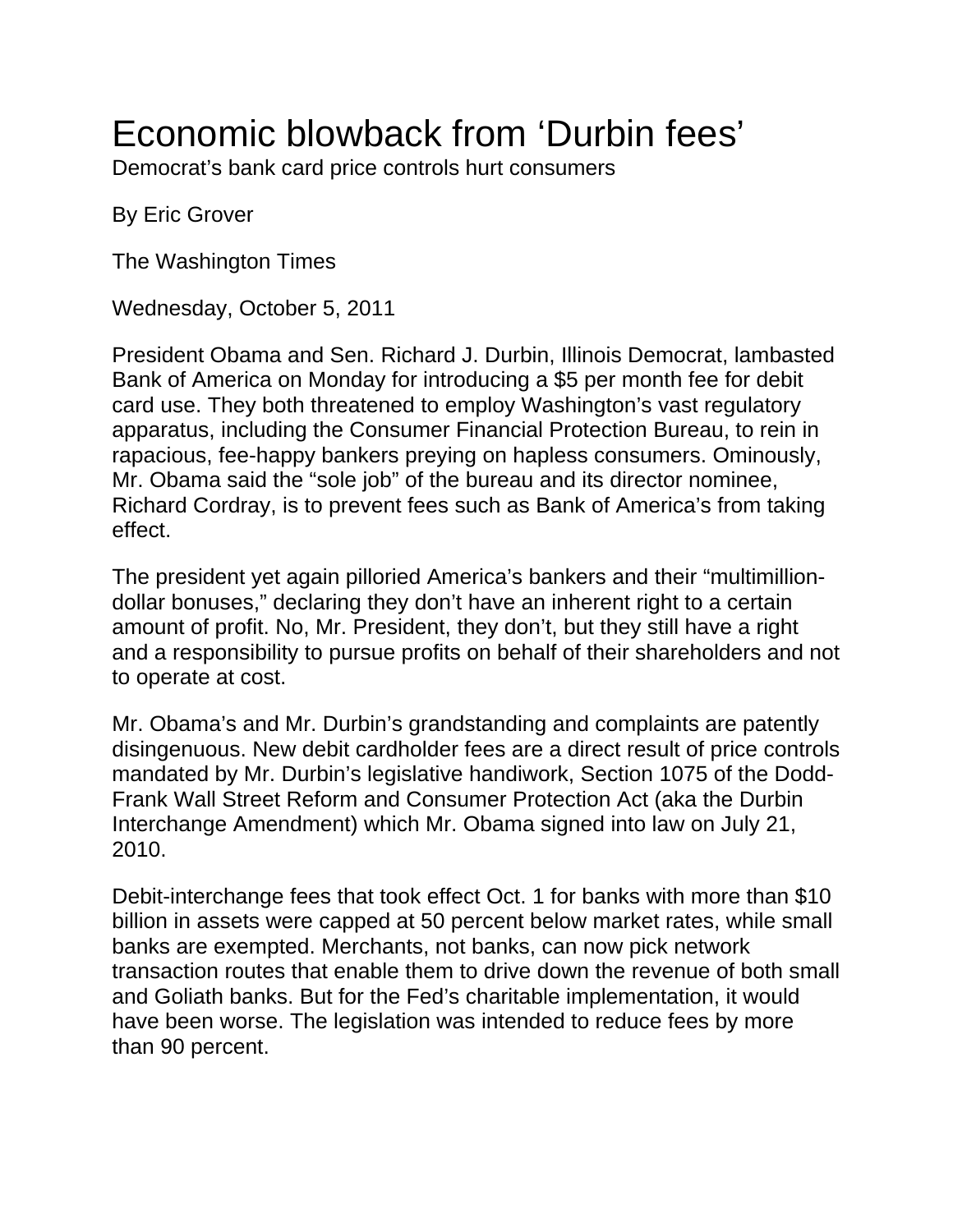The retail payment card market relies on participation from both merchants and consumers. Fees on both sides of the network are balanced by the market to maximize use. When merchant fees are forced down by Washington, consumer fees go up. Banks' principal revenue source for debit cards, which generally are provided free to consumers and often include rewards, was \$16 billion in interchange fees paid by merchants. In an attempt to offset the loss of more than \$1.5 billion in interchange revenue, Bank of America is hitting up millions of its less affluent consumers with a \$5 per month fee. It's not alone.

In the same vein, Wells Fargo, JPMorgan Chase, Citibank, SunTrust, Regions Financial and, indeed, most debit issuers above the \$10 billion threshold are increasing fees and cutting rewards and service. Banks already are actively attempting to migrate consumer spending from pricecapped debit cards to more profitable, unregulated credit cards. Credit cards cost merchants more. The merchants, therefore, may come to rue the day they beseeched Washington to impose price controls on merchant debit fees, making debit less appealing for banks and consumers.

Self-anointed consumer "advocates" paint banks as the villains. Consumer Union's Norma Garcia argues that banks are still collecting enough money to cover their costs and consequently are unjustified in increasing consumer debit fees. U.S. PIRG's Ed Mierzwinski decried Bank of America's new fee, saying, "Kicking your customers in the head with a \$5 fee is an overreach - and perhaps a fee too far," Whoa. Mr. Mierzwinski and his consumer-advocate kin bear blame. They supported Congress in regulating merchants' card-acceptance fees and provided political cover to argue that voting to regulate payment card networks such as MasterCard and Visa as public utilities was pro-consumer.

Not surprisingly, the merchant lobby was the most relentless advocate of treating payment card networks as public utilities. It framed the public debate as one of nasty merchant swipe fees and was tactically flexible and politically adept in its quest to obtain pricing concessions in Washington it couldn't win in the market. The merchant lobby managed to corral an unusual mix of the usual anti-market suspects and putatively pro-market senators to enact debit card interchange price controls. Price-control votes by Georgia's situationally free-market Republicans, Sen. Saxby Chambliss and Sen. Johnny Isakson, were the fruit of merchant lobbying. Both could be dubbed senators from Home Depot.